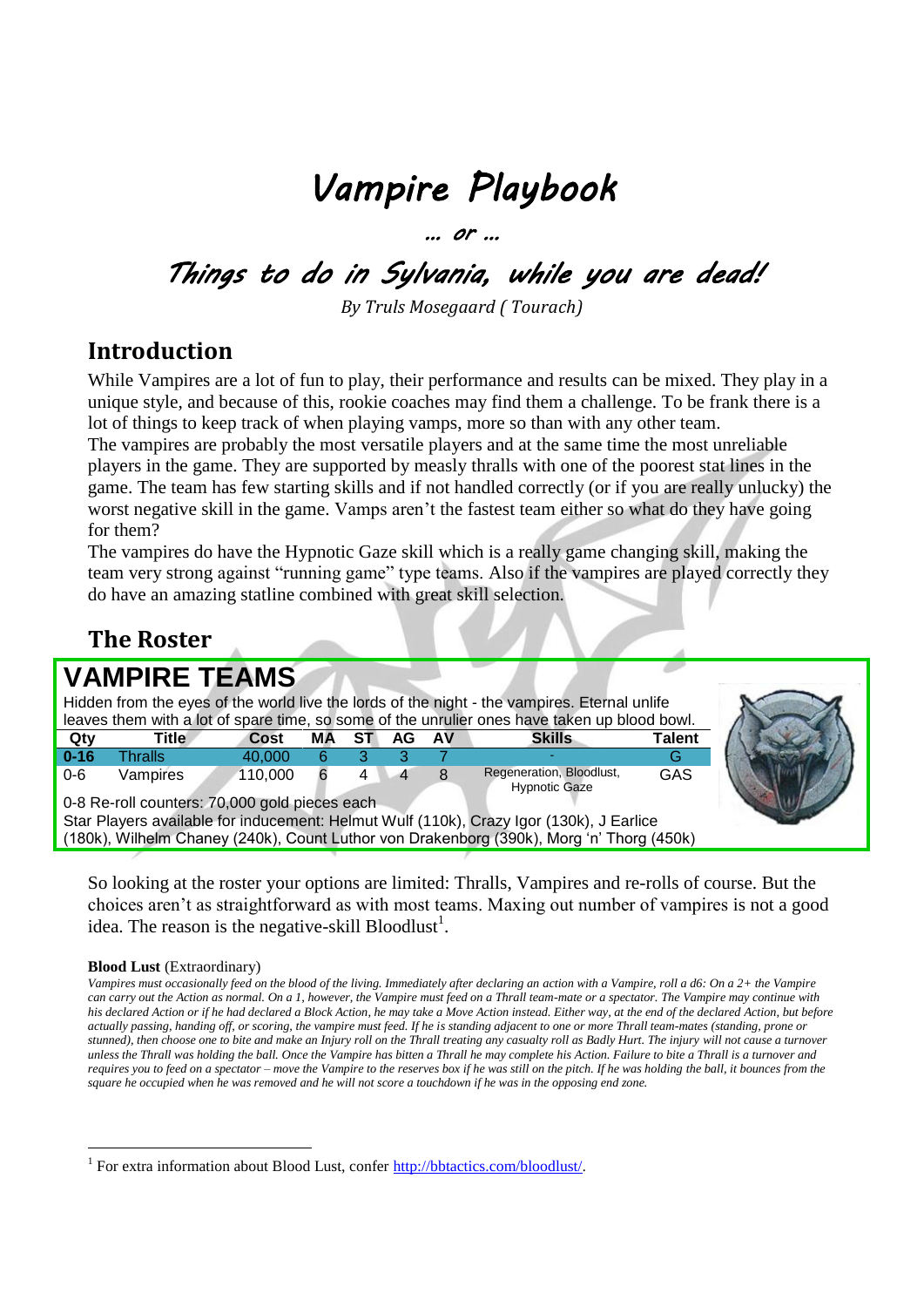Vampires are able to do more stuff in numbers, they have strength 4 and gazed players cannot assist until activated. And therefore more vampires equal more pressure, but with each Vampire action there is a chance to fail the Bloodlust. To deal with this you need either to reroll the Bloodlust roll or bite a well placed thrall. A bitten thrall has a 44% chance to leave the pitch if bitten. This in conjunction with their low AV and no protective skills makes a vampire heavy team prone to losing a lot of players fast. And when there are few thralls left, the vampires will have a harder time doing what you want them to do.

### **So what is the right mix of vampires and thralls?**

The more re-rolls you have the more vampires you're able to field; a good rule of thumb is that you shouldn't purchase more vampires than one per team re-roll. You need to take into account the number of extra thralls you have on the team. As the team progresses do not buy extra vampires if you're running low on thralls.

Having the right number of vampires on the team is important. I do not think a vampire should ever be benched. A vampire on the sideline is 110k of player that you aren't using, even more with skills. I think having 3-5 vamps on your team and filling up with thralls is about right, having at least 5 rerolls is also nice.

Is an apothecary worth considering? After all the vamps have regeneration and the thralls cost less than 50k? Even so – their services are highly valuable. With the apothecary (and regeneration) you have a 89% chance of avoiding horrible injury on a vampire – and losing the wrong vampire could cripple your team! On top of that, the apothecary can keep a KO'd thrall on the field can be a game winner.

#### **Basic Roster**

# **3 vamps (330K) + 8 thralls (320K) + 5 re-rolls (350K) = 1000K**

The idea behind this roster is to max out the re-rolls from the start lost thralls will be replaced by journeymen and you trust in regeneration on the vampires. You can switch 1 or 2 rerolls (and a thrall) for one vampire each.

#### **Cautious Roster**

**3 vamps (330K) + 10 thralls (400K) + 3 re-rolls (210K) + 1 apothecary (50K) + 1 FF = 1000K** This is a more durable team can quickly run out of rerolls, as the vampire team starts without stability-skills – and suffers from Bloodlust on top of that.

# **Tactics (or how to make the vampires behave on the pitch)**

The main strength of the vampire team is that the can break any cage with the use of hypnotic gaze. Hypnotic gaze is really what makes this team so special and no other team can do what the vampires do.

#### **Hypnotic Gaze** (Extraordinary)

The player has a powerful telepathic ability that he can use to stun an opponent into immobility. The player may use hypnotic gaze at the end of his *Move Action* on one opposing player who is in an adjacent square. Make an Agility roll for the player with hypnotic gaze, with a -1 modifier for each opposing tackle zone on the player with hypnotic gaze other than the victim's. If the Agility roll is successful, then the opposing player loses his tackle zones and may not catch, intercept or pass the ball, assist another player on a block or foul, or move voluntarily until the start of his next action or the drive ends. If the roll fails, then the hypnotic gaze has no effect.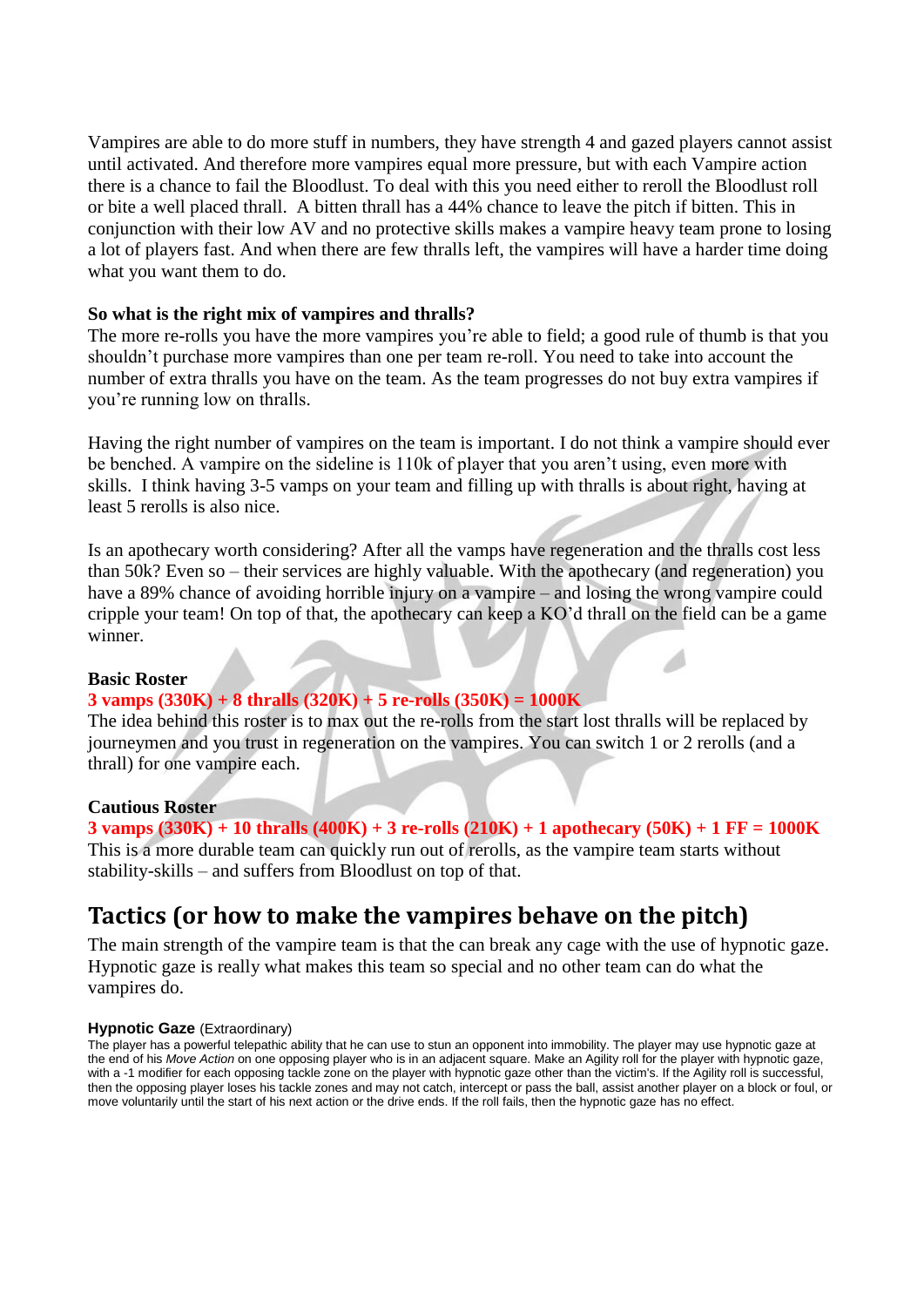If you move your vampire next to a single opponent this means that you can successfully remove his tackle zone 2 out of 3 times – allowing you access to run right past the player and either whack the opposing ball carrier or simply score a touchdown of your own. It is really hard to do the classic 8 turn stall-grind against a vampire team, as they can so easily penetrate the standard x-formation type cages. Furthermore a slow grinding coach may very well choke up as he positions his players to cover for every eventuality – unavoidably spreading his players so thin that he'll be badly equipped to handle a straightforward assault on his cage.

Compared to leap, a failed gaze doesn't cause a turnover and this leaves you with multiple chances to open the cage on the same turn. This is why vampire teams do quite well against running style teams, while they have some difficulty against passing teams such as high elves.

On defence vamps - like all other teams - need to consider the actual chance of recovering the ball even if sacking the ball carrier looks easy. Committing to cracking the cage will leave a lot of players next to opposing players and you just might lose some. As mentioned earlier Vampire teams lose players faster than most, so try not to stack the odds against you by giving away more blocks than necessary!

The vampire offence is a bit slow with only MA 6 players on the team, but it should be reasonably easy to score in 3 turns courtesy of Hypnotic Gaze. Against elves and other teams that rely on exposed receivers waiting around for the pass/hand-off it is worth noting that a hypnotized player cannot catch the ball. This is useful to know multiple receivers have penetrated your backfield and the thrower is way back on his own side of the field. Blitzing one receiver and hypnotizing the rest can make things unusually difficult for the offense.

Other than the above, you should always think about two things: Positioning and adapting.

# **Positioning**

Make sure your thralls are positioned where your most vital vampire actions are headed – but try to stay clear opposing players, as your thralls are really fragile. If you are taking a move with a vampire, make sure that you have a thrall positioned so that you can avoid a turnover if bloodlust fails. If you need to block for example, you need the thrall to be positioned next to you vamp so that you don't need to change your block to a move action, also positioned so that a follow-up is possible if that is what you're going for. Having a thrall in position so that you could bite him if you manage to push (and follow up) is also an idea but a bit riskier.

Often making pass moves instead of handoffs is a good idea with vamps that can save you the use of an early RR on the bloodlust – since it is a lot easier to get next to a thrall and still be able to get the ball to the intended receiver when you can throw it.

Recognizing when not to move a vampire is also valuable. Placing the vampires correctly so you don't need to move them the forthcoming turn can save you some RR or thralls. With a starting team, consider whether your thralls can do the blocking on the LOS – as long as they get 2-die blocks they'll be hitting just as hard, and your entire plan won't go belly up when a vampire fails his Bloodlust roll.

Make sure that your vamps can cover the most of the field and try to keep them closer to the centre of the pitch, so you can get a vampire to gaze at the right place. The vampire team is slow; your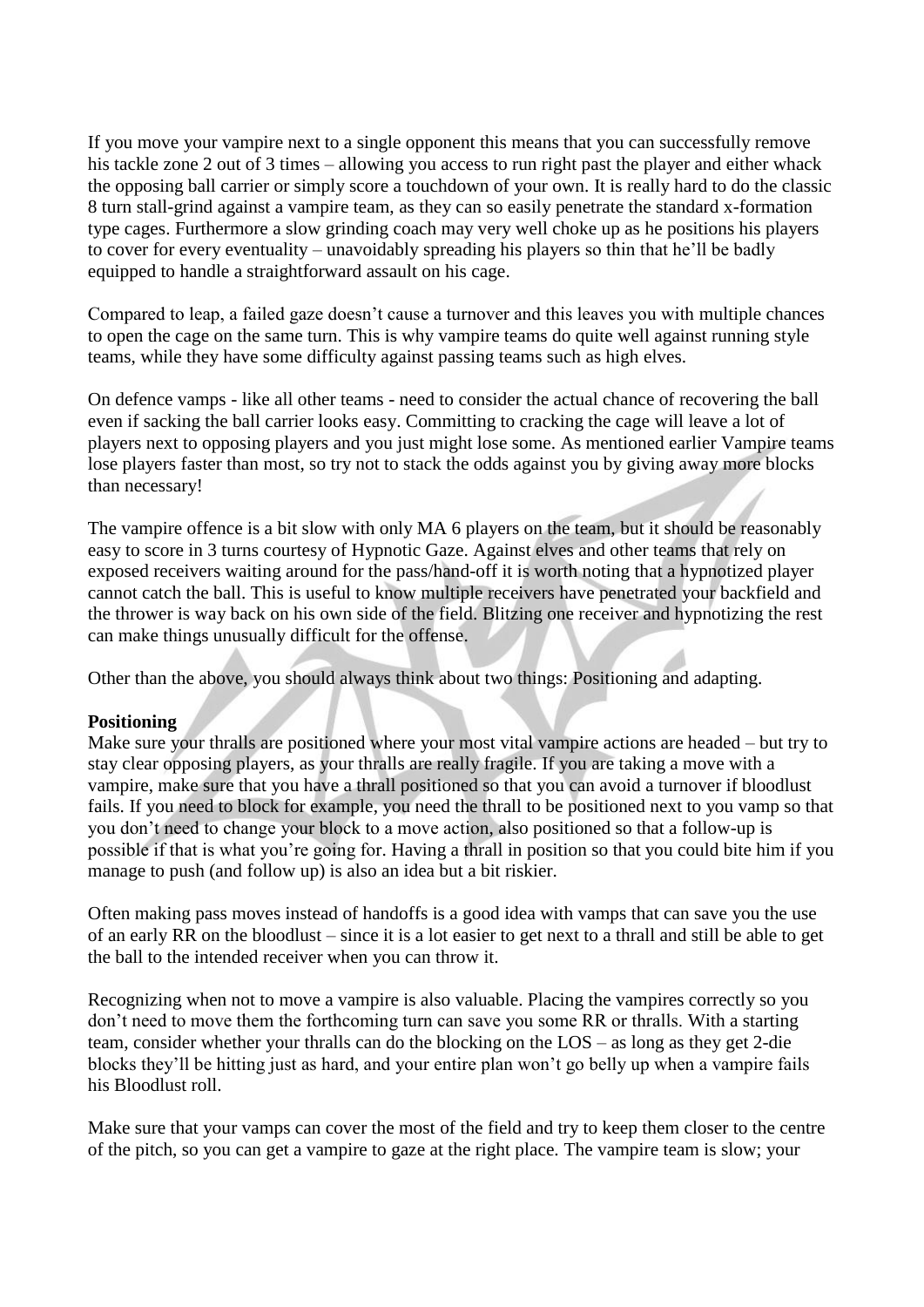opponent knows this and a way avoid attacks on the ball carrier is to keep him out of harm's way. So keep this in mind and try not to over commit.



# **Adapting:**

During a turn a Vampire coach often needs to rethink his plan as the dice gets rolled. Failing a Bloodlust roll or Gaze roll is not a turnover, but it may seriously change your plans for the rest of the turn. A lucky gaze or a thrall that leaves the field might also change how you proceed. Try have plan B whenever you do something. If you fail the first bloodlust roll in a turn it might be an idea to just take a breather, re-roll the Bloodlust and don't do much else that turn.

I guess real insight in knowing when to commit everything and when to just keep your position comes with experience. But still, as a new vampire coach, always try to have alternatives in mind when taking your turn; vampires can fail a lot of rolls without getting an actual turnover. The Thralls will suffer though if you go through with a turn with a lot of failed blood lust rolls; make sure that it's worthwhile. And remember – your opponents fear of what you just might do will sometimes hurt him more than what you actually do.

# **Skill choices and Inducements**



# **Skilling the vampires:**

2 skills that are really nice for vampires are dodge and pro. Dodge makes sure you can move your vampire with relative ease, getting to the right gaze spots and even more importantly making sure that the vampire can get to a thrall if he gets to thirsty.

Pro gives you an extra chance avoiding bloodlust as well as an extra chance of succeeding a gaze. It can of course be used on other rolls too, but are really good for vampires as these 2 rolls will not give you a turnover.

**Block versus wrestle**. Wrestle is a nice skill for the sacking an opposing ball carrier – but if you've failed your Bloodlust roll then wrestle is useless, as you need to be standing to feed on a thrall. Therefore one wrestle